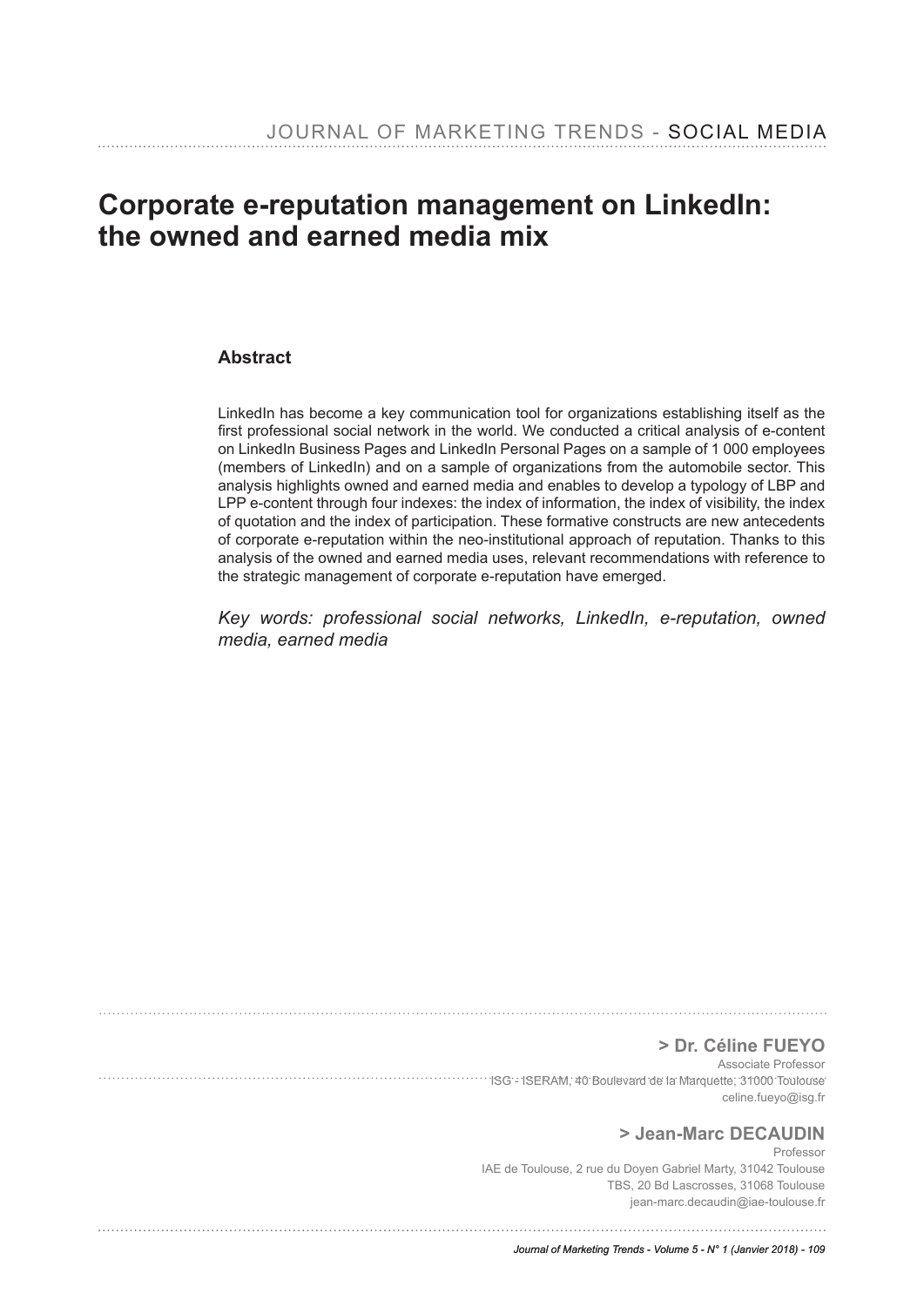Introduction

Inside social media, professional networks have become major marketing tools. LinkedIn is the first professional social network worldwide (more than 500 million members in 20171). It also ranks frst in France (14 million members in 20172). LinkedIn is playing an important role within digital strategies of communication, of recruitment, of HR marketing; and corporate e-reputation is fundamental for these strategies. All activity sectors, all organizations' departments and more and more professions are on LinkedIn nowadays. This professional social network offers new opportunities to managers allowing them to appeal internal and external stakeholders and to generate interactions. Managers have understood what is at stake and use LinkedIn so as to grow the prominence of their organization by creating LinkedIn Business Pages (LBP). Although the infuence of LinkedIn gets bigger every year, research works have been more focused on mass networks such as Facebook (Pronschinske, Groza and Walker, 2012) and Twitter (Vignolles, Galan and Munzel, 2016). These digital tools reinforce the traditional communication of organizations (Viot, 2010). Firms deploy their digital presence and work on their corporate e-reputation thanks to broadcasted messages and their content (Deephouse, 2000). On professional social networks (PSN), companies have three types of media at their disposal; their management is complex. This typology includes (1) owned media (website, official blog, LinkedIn Business Pages, for instance), (2) paid media (display) and (3) earned media (stakeholders' e-content, in particular

1Source: LinkedIn official figures, available on LinkedIn website, https://press.linkedin.com/fr-fr/ about-linkedin, visited in November 2017.

2 Source: LinkedIn official figures, available on LinkedIn website, https://press.linkedin.com/aboutlinkedin, visited in November 2017.

employees' e-content) (Décaudin, Digout and Fueyo, 2013). According to this typology and regarding the neo-institutional approach of reputation (Rindova et al., 2005), the management of these media on LinkedIn gets a strategic dimension for three reasons:

- the LBP belongs to the owned media of the organization;

- through its LBP, a frm can buy display ads on LinkedIn;

- and through its LBP, a frm can manage earned media contents generated on this LBP and also those generated on LinkedIn Personal Pages (LPP) linked with the organization (particularly employees' LPP).

Managers can beneft from these opportunities to

build corporate e-reputation by creating, increasing and keeping up relationships between the organization and its different stakeholders. These actions refect traditional decisions and correspond to strategies of conquest and loyalty.

This research is interested in analyzing the strategic issues that managers can implement to handle the owned and earned media of their company in order to build corporate e-reputation on LinkedIn. In that way, the definition of e-reputation and its concerns are developed within the literature review. Then we present the research methodology that allows us to conduct the critical analysis of organizations' uses on their LinkedIn Business Pages as well as the critical analysis of employees' uses on their LinkedIn Personal Pages. The results are discussed in the course of their presentation; they make emerge a typology of LBP and LPP e-content through four indexes (index of information, index of visibility, index of quotation and index of participation). According to these results we invite managers to take into account this typology in digital marketing strategy to achieve the construction of corporate e-reputation. Finally, contributions, limits and research issues are exposed in conclusion.

Corporate e-reputation: an « intangible asset » to build

Because the web has become social, the reputation of an organization is subject to more risks and its management is becoming more complicated. However, opportunities do exist to build corporate e-reputation and tools to protect it are being created. In this literature review we present the concepts of reputation and e-reputation. We also describe the theories we take on. And we underline the new issues organizations have to cope with regarding the management of their corporate e-reputation.

Reputation is at the core of organizations' success Reputation is an "intangible asset" (Drobis, 2000; Miles and Covin, 2000; Goldberg et al., 2003; Dolphin, 2004), an "economic asset" (Fombrun, 2001) and has a real impact on an organization's success (Roberts and Dowling, 2002).

The neo-institutional theory defnes reputation as a socially built perception. This perception is the result of information exchanges and social infuence among various stakeholders interacting in an organizational field (Fombrun and Shanley, 1990; Rao, 1994; Rindova and Fombrun, 1999; Rindova et al., 2005). This approach underlines the major role of the collective awareness of an organization's existence and relevancy in a given organizational feld (Fombrun, 1996; Rao, 1994). Corporate reputation is a construct redefned by stakeholders in accordance with the decisions to be evaluated

*110 - ISSN 1961-7798 - © 2009, International Marketing Trends Conference*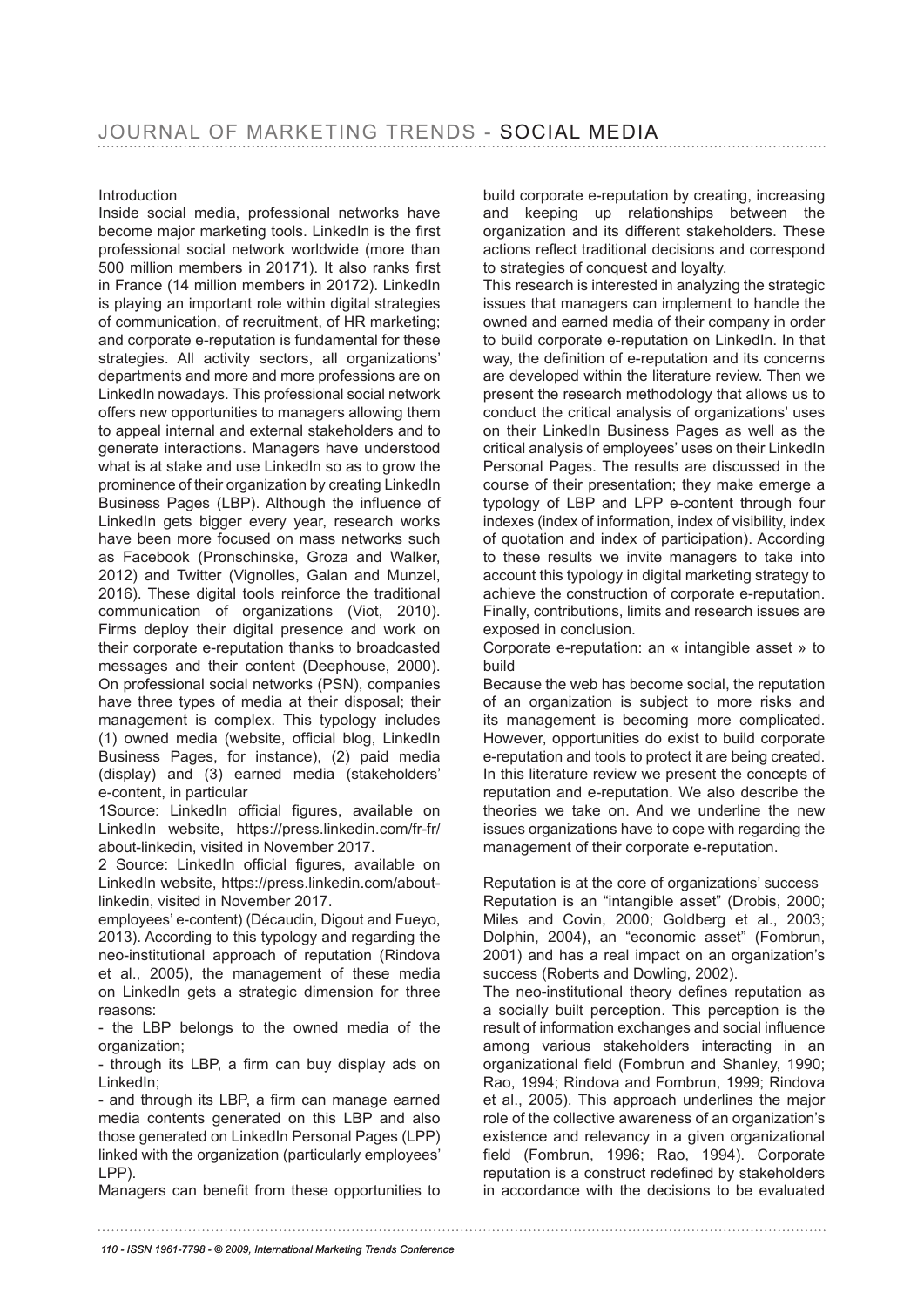(Puncheva-Michelotti and Michelotti, 2010).

The integrating model of Stuart (1999) determines the position of corporate reputation at the end of a long process that includes corporate identity and corporate image (Barnett, Jermier

6

and Lafferty, 2006). Corporate identity is built by the employees' and managers' perception about their organization. It deals with an internal outlook. Organizations create their corporate identity in an independent way (Argenti, 2003). Corporate image is made by external stakeholders' perception about the organization. Corporate reputation is the aggregation of these both perceptions. The stakeholders' theory (Bitektine, 2011) and the intellectual capital theory (Bontis, 1998; Edvinsson and Malone, 1997) show the necessity to reckon with all the stakeholders – not only the consumers.

The digital environment empowers reputation

Corporate e-reputation is considered as the part of reputation derived by electronic contacts (Chun and Davies, 2001). "Corporate e-reputation is built by stakeholders' judgment broadcasted on all digital platforms according to their expectations, their beliefs, their values and informational exchanges (e-WOM), and stem from their perception of the amount of an organization's actions, performances and behaviors since its creation" (Fueyo, 2015).

The communication theory (Chernatony de, 1999) and the networks theory (Stuart, 2000) highlight the importance of interactions between an organization and its stakeholders. The value of a social network is based on the extent of its use (Thorbjornsen, Pedersen and Nysveen, 2009). The stakeholders' weight has not to be underestimated. As explained by the theory of resource (Hamori, 2003), the competitive advantage is at the core of the organization: the human capital. Employees are vectors of corporate reputation. Thanks to an appropriate internal communication, they are able to become ambassadors delivering a positive message about their organization inside their digital ecosystem. By their speech employees infuence consumers' judgement about an organization (Chernatony de, 1999). This phenomenon of emotional contagion as defned by Bettencourt, Gwinner and Meuter (2001) states that the more the employees have a positive perception of their organization, the more they are going to infuence positively the customers' perception. It is necessary to standardize the perceptions of internal and external stakeholders to avoid crises (Dowling, 1994; Hatch and Schultz, 2001). Corporate e-reputation requires a specifc management and particular skills that get used to the web inherent features. The new applications of social web make every stakeholder able to take part

in the construction of corporate e-reputation. Internet users are active infuencers and a powerful online information relay. These social networks are tools of which content, opinions, ideas and media can be shared (Nair, 2011). The word-of-mouth effect is multiplied (Fogel, 2010; Sago, 2009) as its infuence goes over family and friendly circles (Kiecker and Cowles, 2002). The efficiency of message flow is intensifed. Indeed, the message is broadcasted faster, costs less and impacts in a more lasting manner (Trusov, Bucklin and Pauwels, 2009). The role of owned and earned media

According to Deephouse (2000), media infuence knowledge and opinions, in particular the agenda theory (McCombs and Shaw, 1993): the media coverage of facts increase the importance of these facts in the public agenda. Deephouse defnes the media-reputation as a collective concept connecting the organization and its stakeholders. They are identifed such as sources of information and readers of information. The media-reputation is fully realized in the digital environment and is put into perspective by the typology of media (Fueyo, 2015). On LinkedIn, an organization is concretely connected with its stakeholders. The members of the network are creators, broadcasters and readers of information. E-content on LBP (owned media) and LPP (earned media) represents that information. Earned media is online content that stakeholders create and control whereas owned and paid media is online content that organizations create and control (Décaudin, Digout and Fueyo, 2013). Contrary to Facebook members, for instance, members of professional social networks such as LinkedIn define themselves frstly by their working identity: they mention the organization, in which they work, their profession, and their missions. Thick networks provide stakeholders with a better access to more news and credible judgements (Bitektine, 2011). Thus, the more connected are the stakeholders, the less they trust communications from the organizations they evaluate. The number of employees who join this professional social network (LinkedIn) keeps on growing. These employees are building a thick network that allows them to have a direct access to better information about organizations they are interested in, through LinkedIn Business Pages and LinkedIn Personal Pages of their peers.

#### Research methodology

We are pursuing a dual objective with this research. The first objective is to conduct a critical analysis of the use of the organization's owned media e-content on LinkedIn. LinkedIn Business Pages (LBP) represent the corporate owned media. The second objective is to conduct a critical analysis of the use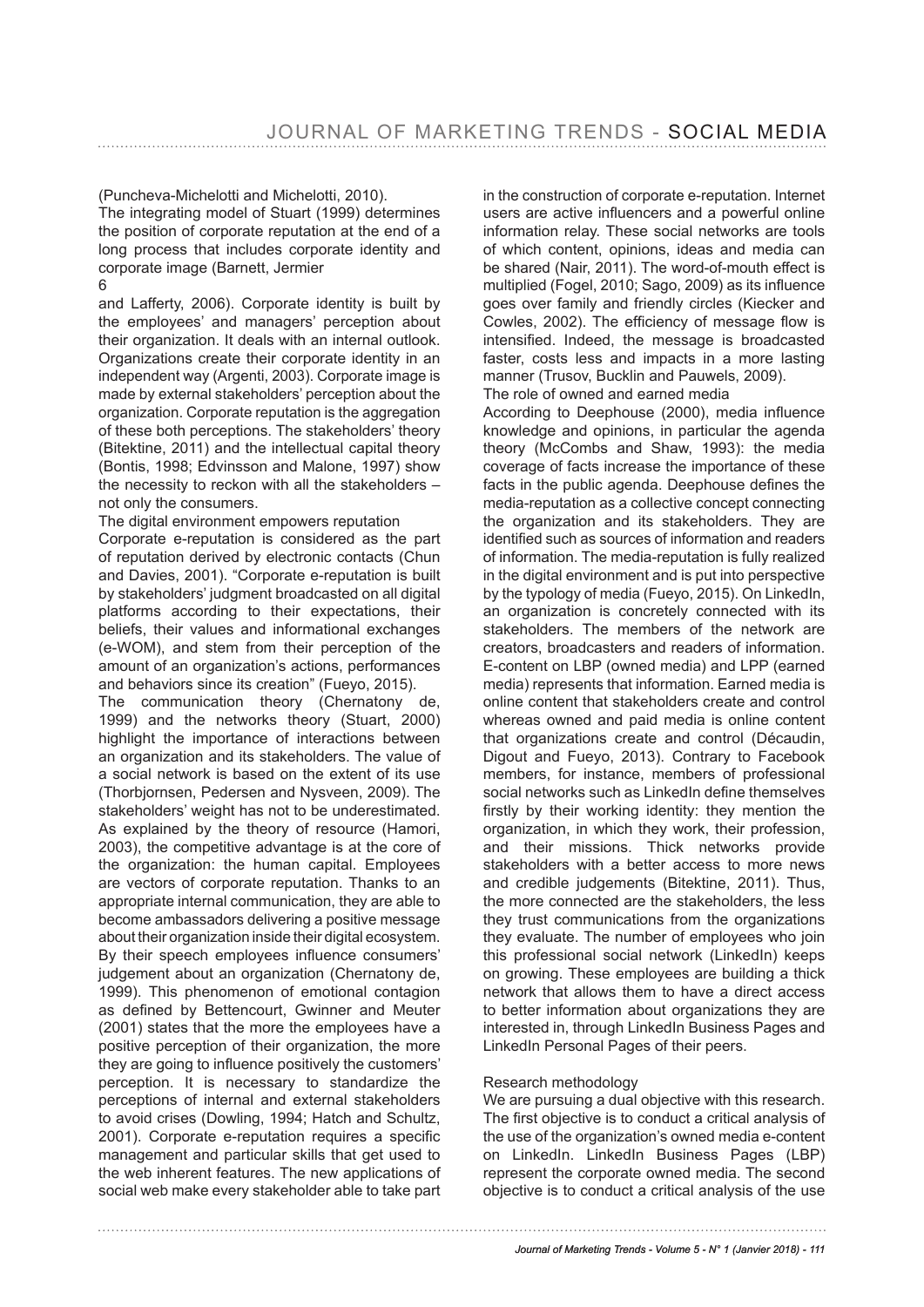of the organization's earned media e-content on LinkedIn. LinkedIn Personal Pages (LPP) represent the earned media. According to the neo-institutional approach, these elements are considered as the antecedents that impact both dimensions of corporate e-reputation (the perceived quality of the digital presence and prominence). The expected contributions involve enriching knowledge about the construction of e-reputation on professional social networks. The expected managerial contributions are the development of tools and recommendations dedicated to managers in charge of the management of their organization's e-reputation.

It is necessary to defne what are Business Pages and Personal Pages on LinkedIn.

9

- A LBP is a digital platform created by an organization on LinkedIn to inform members of the company, its products, its services and the opportunities of recruitment. This page bears the name of the organization. Every LinkedIn member can follow a LBP. Organizations are able to communicate with their subscribers. The subscribers of a LBP are visible. Broadcasted content on a LBP is created and controlled by an administrator who has a LPP and who is an employee of the organization for which he develops the LBP.

- A LPP, also called "profle", is a digital platform created by an individual when he becomes a member of LinkedIn. A LPP is dedicated to the professional path of an individual. A LPP bears the name of the individual. Broadcasted content on a LPP is created and controlled by the holder of the account. Various features allow to enhance the "profles" and to increase their visibility. Every member can be in contact with other LinkedIn users and can develop his network. Every member can follow a LBP and subscribe to a "Group".

LBPs and LPPs enable to amplify the digital wordof-mouth and to contribute to the construction of corporate e-reputation (Fueyo, 2015).

The subject of this research needs a sample of homogeneous LBPs. LBPs have to belong to the same activity sector in order to make a consistent statistical processing. We take the car industry on. We realize a survey to 1 222 French members of LinkedIn (641 women and 851 men) so as to establish a ranking of the ten most spontaneously quoted companies of the automobile sector:

Renault (29.70%), Peugeot (15.71%), Citroën (9.98%), Audi (9.16%), BMW (8.59%), Ford (6.38%), Volkswagen (5.40%), Toyota (5.15%), Nissan (4.99%) and Opel (4.90%).

For each of these ten companies we conduct a

critical analysis of e-content use on LBPs. For each of the ten organizations, we analyze 100 employees' LPPs; that is to say a total of 1 000 LPPs (717 men and 283 women; this sample is proposed randomly by LinkedIn). Our study aims to identify the items of employees' LPPs e-content referring to the company. The objective consists in finding habits of employees who are LinkedIn members, in determining how they contribute to ensure their organization a digital presence and in developing its prominence. Data collection relies on the examination of the presence (or the absence) of different contents, called indicators inside every LBP and LPP. Data are coded within a dichotomous manner (0 – absence; 1- presence). As we deal with formative constructs and dichotomous answers, we create indexes for these measures. We conducted the analysis of e-contents' uses regarding indicators at frst and then indexes.

Findings and discussion

Results of this research enable to develop a typology of LBP and LPP e-content through four indexes: the index of information, the index of visibility, the index of quotation and the index of participation.

Typology of e-content in LinkedIn Business Pages (LBP)

Thanks to LBPs e-content analysis, we make emerge a typology that includes two indexes:

- the index of information (gathering four indicators: (1) company's logo in the title –LogT, (2) company's description –Pres, (3) "fresh news" –INR, (4) career tab –AOPE);

- the index of visibility (gathering three indicators: (1) the number of subscribers to the LBP –NAPE, (2) the number of company's employees having a LPP –NEPE, (3) the number of members of the company's main eponymous group –NMGEp). LinkedIn members have access to these indicators. The indicators of visibility are data generated automatically by LinkedIn and put of the LBP. They give quantitative information showing the positioning of an organization within the network.

## Index of information

We observe the following results. The ten companies use the three indicators of information (LogT, Pres, INR) on their LBP. About their description, every organization indicates its website, its sector, its legal status and its size. Ford is the only one not to indicate its headquarters. Links to other owned social media are not always mentioned. Renault and Audi show their links to their Facebook and Twitter official accounts; only Audi indicates its YouTube page. The career tab (AOPE) is only developed on

*112 - ISSN 1961-7798 - © 2009, International Marketing Trends Conference*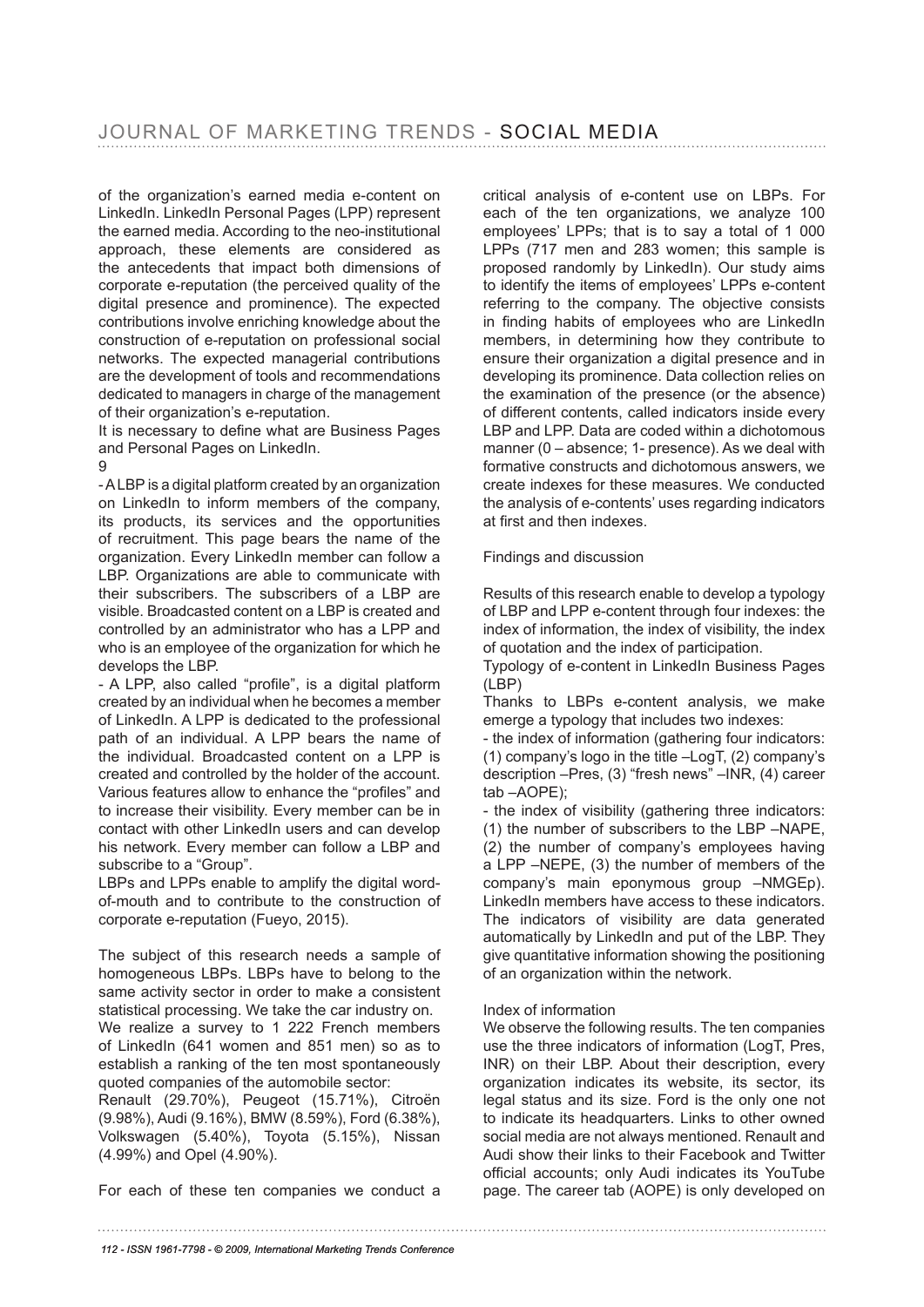the LBP of Ford and Nissan.

Taking into account the index of information after aggregating the indicators, we notice that Ford and Nissan are the frms that manage the information indicators in an optimal manner (ten out of ten). Other frms obtain a high level (7.5 out of ten). These frms are not distinguished by their indicators management; only the career tab (AOPE) is not created. And yet this indicator belonging to owned media plays an important role in the strategies of communication and HR marketing. It favors the recruitment of new talents and the development of employer brand for instance.

Results also reveal that two organizations that benefit from a lower prominence are more active on LinkedIn. They use all the dedicated features in their LBP. Thus, they improve the quality of their digital presence.

#### Index of visibility

Bigger disparities appear regarding the use of the three indicators of visibility (figure I, page 13). First of all, the number of LBPs' subscribers varies very much from a company to another. Opel is the only organization below 10 000 subscribers. Peugeot and Citroën are also at the bottom of the ranking with 14 624 and 20 290 subscribers respectively. Audi, Renault and Volkswagen count more than 100 000 subscribers. Nissan, Toyota and BMW exceed 200 000 subscribers. Ford is the only company to count more than 500 000 subscribers. Firms that beneft from a lower prominence are those with the most followed LBPs.

Then, the number of employees having a LPP (all countries inclusive) varies very much: from 73 986 for Ford to 2 232 for Opel. The number of employees having a LPP can grow thanks to a reinforced internal communication strategy that explains the importance of creating a LPP so as to increase the organization's digital visibility.

Finally, eponymous groups differ in terms of development (Volkswagen, 10 998 members; Nissan, 615 members). These open groups foster dialogue and interactions with stakeholders. They are clearly under-used by the organizations. That causes a lack of visibility.

The visibility rate3 of an organization on LinkedIn is defned as the percentage of members who are registered for its community platforms and who are different from employees. In this research, organizations' visibility rates are signifcant and reveal the essential role of owned media on professional social networks: 95.54% for Audi; 93.09% for BMW; 91.55% for Toyota; 91.06% for Nissan; 88.39% for Peugeot; 86.28% for Ford; 84.04% for Renault; 81.58% for Opel; 74.08% for Volkswagen. Only Citroën has a negative visibility rate (-0.28%).

3 Organization's visibility rate on LinkedIn = [((NAPE+NMGEp)- NEPE)/(NAPE+NMGep)]\*100. Employees having a LPP are registered for, at least, one of the two corporate community platforms, that is to say the LinkedIn Business Page (LBP) and the eponymous group (Fueyo, 2015).

Figure I. LBPs' indicators of visibility

| <b>Entreprises</b> | <b>NAPE</b> | <b>NEPE</b> | <b>NMGEp</b> |
|--------------------|-------------|-------------|--------------|
| Renault            | 165191      | 27498       | 7097         |
| Peugeot            | 14624       | 1909        | 1830         |
| Citroën            | 20290       | 22568       | 2215         |
| Audi               | 138265      | 6266        | 2212         |
| BMW                | 284995      | 20098       | 6029         |
| Ford               | 537225      | 73986       | 2264         |
| Volkswagen         | 179069      | 49260       | 10998        |
| Toyota             | 235319      | 20317       | 5250         |
| Nissan             | 234430      | 21002       | 615          |
| Opel               | 9774        | 2232        | 2348         |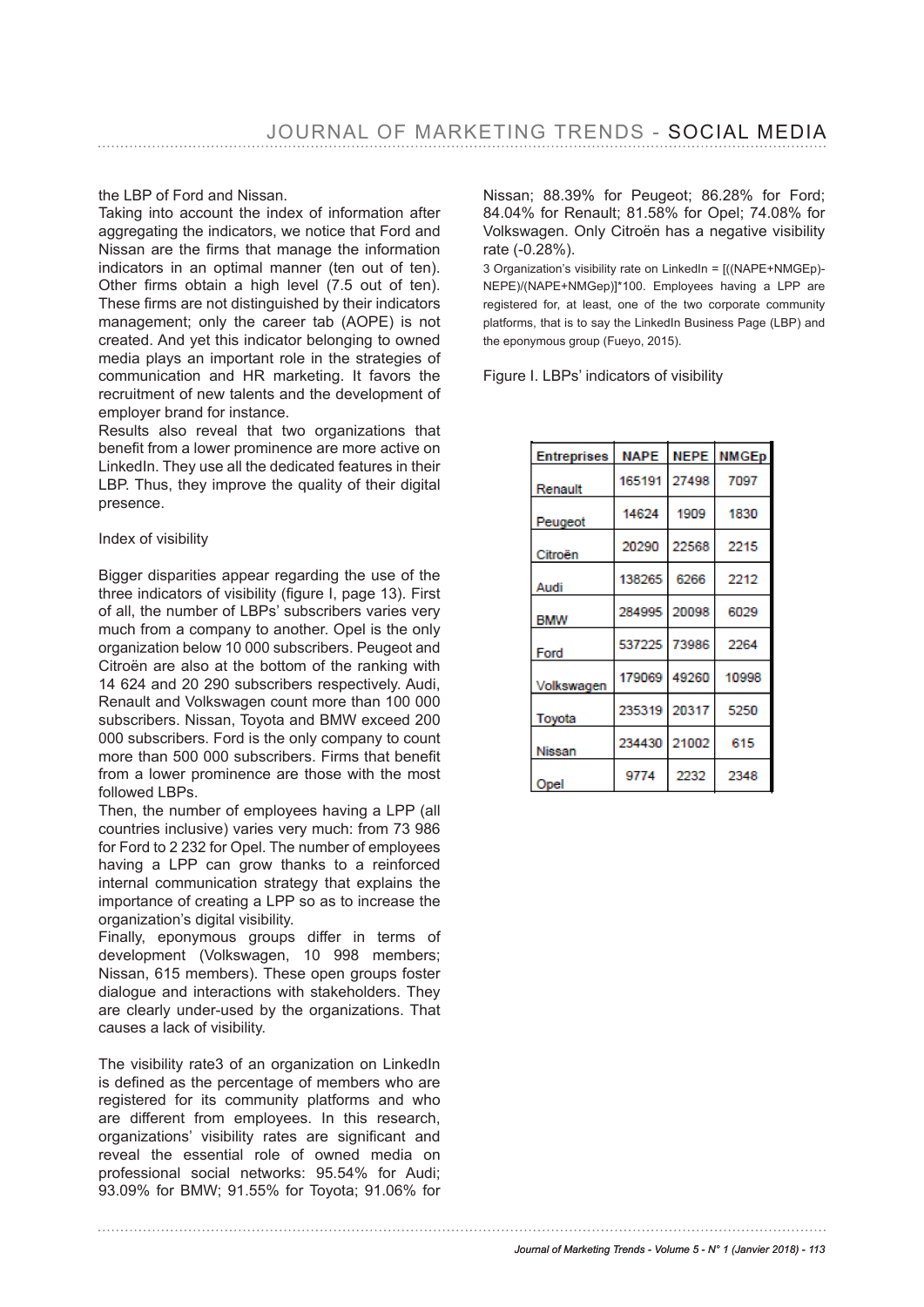Typology of e-content in LinkedIn Personal Pages (LPP)

Simultaneously, we analyze e-content of LinkedIn Personal Pages (LPP). We make emerge a typology that includes two indexes:

- the index of quotation (gathering three indicators: (1) name of the employee's organization in the "identity fle" –NET, (2) name of the employee's organization in the experience bloc –NEEx, (3) organization's logo in the experience bloc –LEEx); - and the index of participation (gathering two indicators: (1) having a subscription to the LinkedIn Business Page –APE and (2) being a member of the eponymous group –MGEp).

#### Index of quotation

There are also formative constructs that infuence corporate e-reputation (Fueyo, 2015). We observe the following results. For the most part, the employees of the ten organizations 14

use each of the three indicators belonging to the index of quotation (NET: 8.05 out of ten; NEEx: 10 and LEEx: 8.11).

Therefore, employees refer to their company several times in their LPP. All employees mention the name of their organization in the experience bloc (NEEx). On the contrary, the use of the two others indicators is not optimal. The employees of Renault, Peugeot, Citroën, Ford and Opel use frst LEEx then NET whereas the employees of Audi, BMW, Volkswagen and Nissan use frst NET then LEEx. Employees of Toyota use as much LEEx as NET. These results show that employees defne themselves by the post they hold but also by the organization that recruits them.

Regarding the logo, the employees of Ford highly incorporate it (8.9 out of ten) whereas the employees of BMW faintly adopt it (6.4 out of ten). Although the use of the name of the organization in the identity fle is not automatic, it is frequent. The employees of Audi highly use it (nine out of ten). The employees of Renault mention it less (7.3 out of ten).

Then, when we take into account the index of quotation, results of the analysis reveal that the employees of Audi (9.23 out of ten) and of Ford (8.9 out of ten) are those who mention the most their organization. The employees of BMW are those who refer the least to their company in their LPP (8.23 out of ten). The scores of the quotation index make appear a ranking that is different from the spontaneous brand awareness ranking (Audi, Ford, Citroën, Toyota, Volkswagen, Opel, Renault, Peugeot, Nissan, and BMW).

The employees of the organizations that benefit from a lower prominence are those who are the most active on the professional social network. Indeed they use more the dedicated blocs in their LPP to quote their organization. Thus, they insure the development of the digital presence quality of their organization.

#### Index of participation

Regarding the two indicators of the index of participation, employees subscribe massively to the LinkedIn Business Page of their organization (9.16 out of ten). Nevertheless they neglect the eponymous groups (3.13 out of ten). The employees of Toyota (4.6), of BMW (4.5), of Renault (4.1) and of Citroën (4) are the most numerous to join the eponymous group of their organization. On the contrary, the employees of Ford (1.3), of Audi (1.4) and of Opel (1.5) faintly contribute to it. The majority of the employees of Audi subscribe to its LBP (9.7 out of ten). Nissan is the organization with the fewest employees who subscribe to its LBP (7.9 out of ten). Then, when we take into account the index of participation, results of the analysis reveal that the employees of Renault are those who participate the most in the community platforms of their organization (6.85 out of ten). On the contrary, the employees of Opel are those who participate the less in them (5.35 out of ten). The scores of the participation index make appear the following ranking: Renault, Citroën, Toyota, BMW, Peugeot, Volkswagen, Nissan, Audi, Ford, and Opel. The low participation of employees in the eponymous group has an impact on this ranking.

The whole of the results of this research underlines the indivisible character of LBP and LPP. Without the creation of the owned media by the organization, employees cannot be involved in the corporate community platforms. Without employees' participation (without these earned media), the visibility of the organization remains minor. When a LBP does exist, the quotation of the name of an organization in a LPP appears automatically as a hyperlink referring to the aforesaid LBP. Once again, earned media and owned media are enhanced mutually. That strengthens the digital presence quality of an organization. The importance of LPP does not have 16

to be underestimated. These earned media stem from employees, have to be integrated in the digital marketing strategy of organizations so as to build their corporate e-reputation.

*114 - ISSN 1961-7798 - © 2009, International Marketing Trends Conference*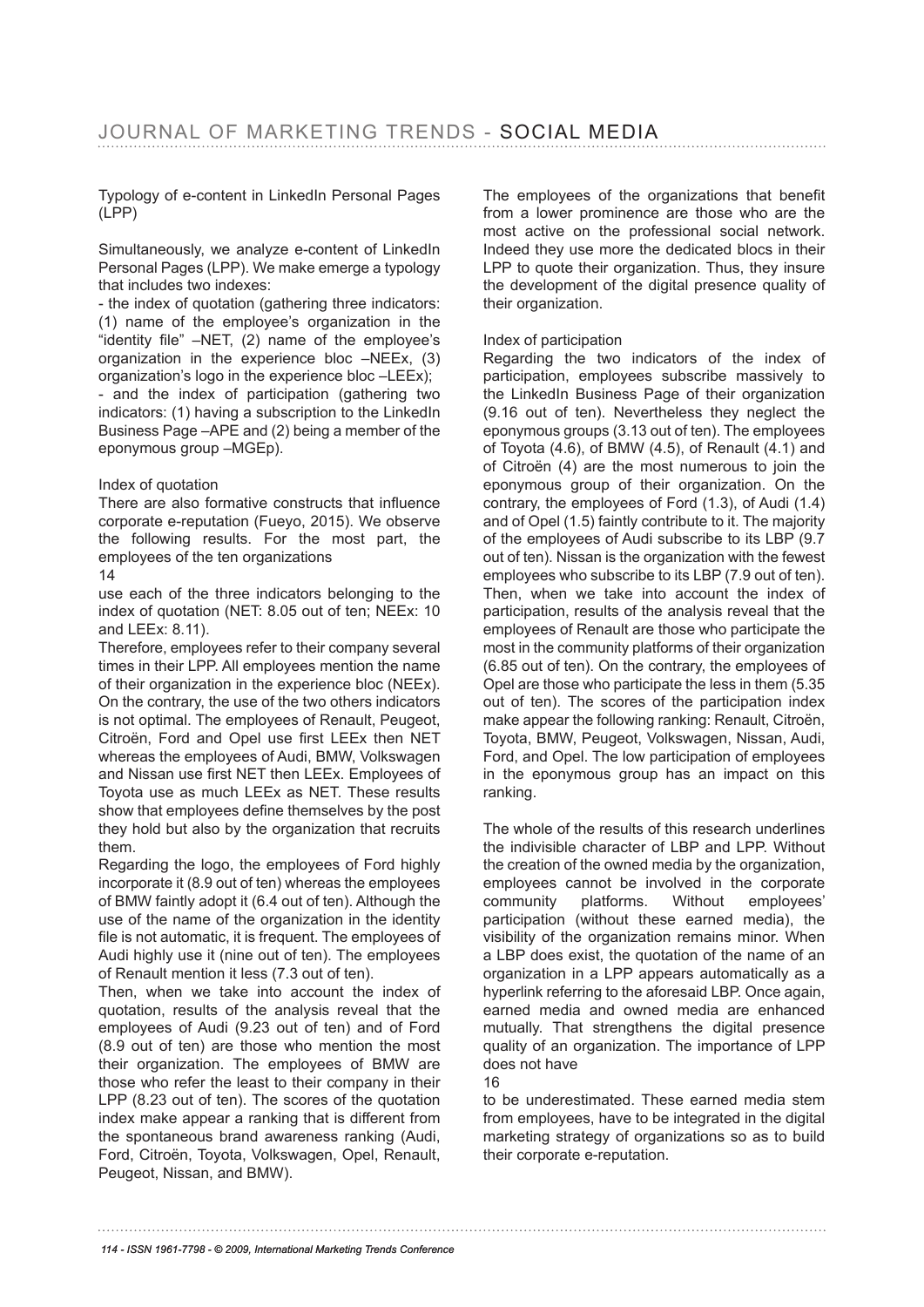#### Conclusion

The major theoretical and managerial contribution is that this research highlights the indivisible character of the owned media and earned media on LinkedIn thanks to the creation of two typologies: the typology of LBPs e-content and the typology of LPPs e-content. These two typologies bring a new perspective regarding the digital marketing strategy of an organization in which corporate e-reputation fits in with. Indeed, in one hand, we identify the way to analyze the e-content of LBPs and LPPs. And in the other hand, we make emerge the main role of internal stakeholders within the promotion of their organization (employee advocacy) and their impact on the construction of corporate e-reputation. These typologies (through the indexes of information, of visibility, of quotation and of participation) allow enriching knowledge by the identification of new constituent antecedents of corporate e-reputation. As a matter of fact we provide managers with precious tools to analyze and manage the e-reputation of their organization.

With regard to managerial applications, results allow us to make several recommendations to launch a global corporate e-reputation strategy. This strategy consists first in the creation of owned media by the organization and then in the generation of earned media through LPPs, in particular employees' LPPs. It is necessary to conduct at the same time the management of both types of media. The indicators associated to each of two typologies are fundamental tools on which managers can rely on. Managers have to watch the LPPs e-content of employees: it is an essential step within the management of corporate e-reputation. Earned media contribute to the promotion of owned media to various circles4 of external stakeholders. The organization cannot reach these different circles by its own actions. Earned media that are generated improve the digital presence quality as well as its visibility.

First of all, organizations need to inform their employees about their presence on LinkedIn and to invite them to create their LinkedIn Personal Page (LPP). Employees quote not much the name of their organization in their identity fle. It is necessary that companies communicate about the importance of this action as, during the research of contacts on LinkedIn, only the identity fle is visible by the members. The absence of the name of the organization weakens its e-reputation. In order to encourage employees to follow the eponymous groups (as this action is not mostly done), organizations need to explain the impact of this action using internal communication tools. A low participation affects the visibility of the organization. One of the objectives for organizations is that every employee having a LPP subscribes

to their LBP to strengthen corporate e-reputation. Contents are to be broadcasted regularly within a LBP and an eponymous group to increase the digital presence quality. It goes hand in hand with the creation of the indicator "Career" which is a HR marketing tool favoring interactions. We recommend to managers the following strategic orientation: providing employees with corporate content they can share on their LPP. Employees can also be inspired by this corporate content to create their own content connected with the organization.

One sector and one professional social network are analyzed in this research. In terms of external validity, it will be pertinent to replicate the study on other professional social networks and other activity sectors. A new analysis of LinkedIn Business Pages would look at the different items gathered in every indicator of the indexes of information and visibility. The first objective would be to determine what kind of contents LinkedIn members search for. The second objective would be to identify what kind of reactions are produced when expected contents are absent on the LBP and to measure the impact of these reactions on corporate e-reputation. It will be also pertinent to compare the perceived credibility of owned media through LBPs with the perceived credibility of earned media through LPPs. Finally, a study would be conducted to understand motivations and drawbacks of employees about their use of the indicators of quotation and of participation on LinkedIn.

4 On LinkedIn, it does exist three types of circles of contacts: frst, second and third degree (Fueyo, 2015).

*Journal of Marketing Trends - Volume 5 - N° 1 (Janvier 2018) - 115*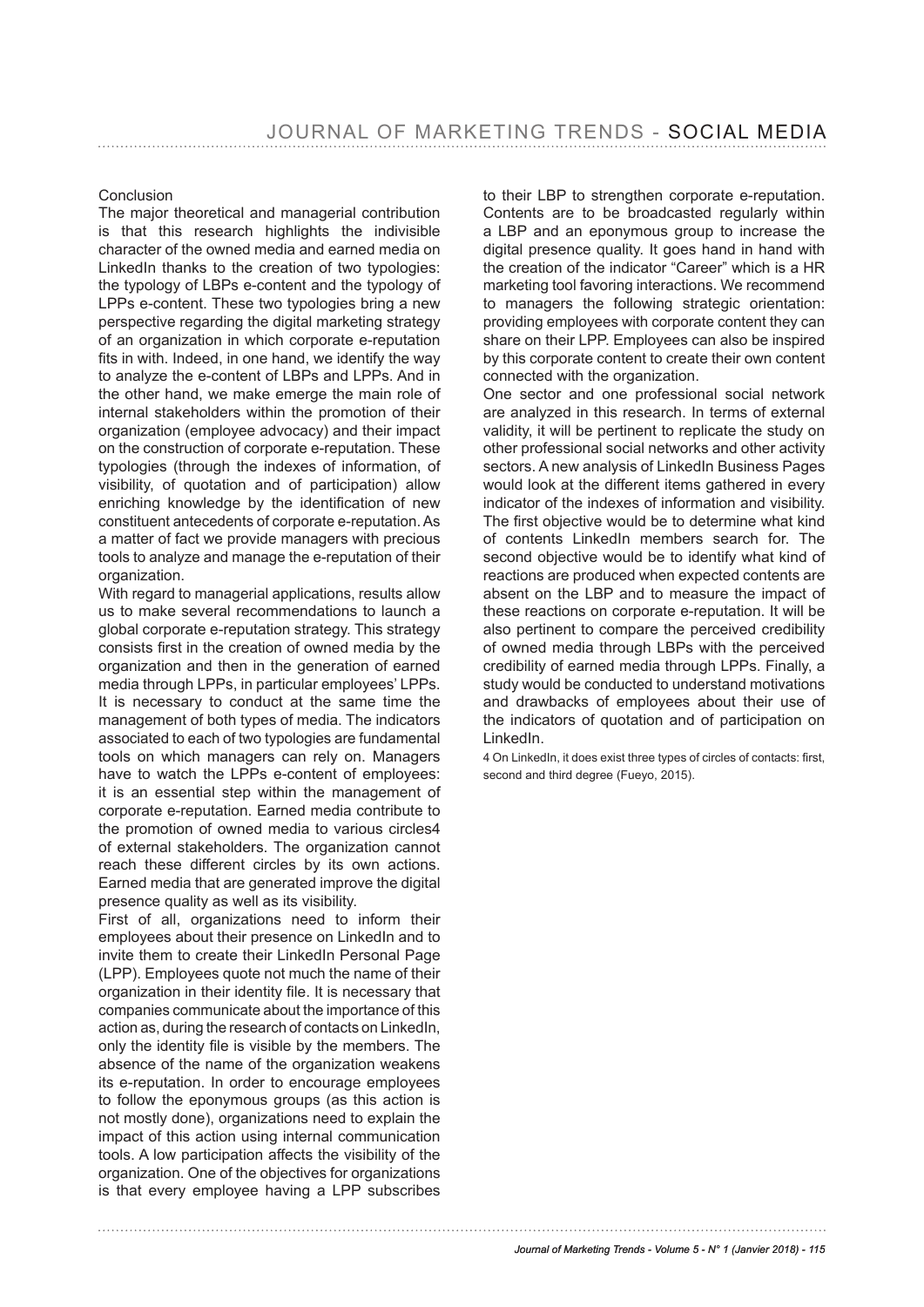## Bibliographie

Argenti, P.A. (2003), Corporate communication, Hanover, New Hampshire, McGraw-Hill, troisième édition.

Barnett, M.L., Jermier, J.M. and Lafferty, B.A. (2006), Corporate Reputation: The Defnitional Landscape, Corporate Reputation Review, 9(1), 26–38. doi:10.1057/palgrave.crr.1550012

Bettencourt, L.A., Gwinner, K.P. and Meuter, M.L. (2001), A comparison of attitude, personality, and knowledge predictors of service-oriented organizational citizenship behaviors, Journal of Applied Psychology, 86(1), 29–41

Bitektine, A. (2011), Toward a theory of social judgments of organizations: the case of legitimacy, reputation and status, Academy of Management Review, 36(1), 151–179.

Bontis, N. (1998), "Intellectual capital: an exploratory study that develops measures and models", Management Decision, Vol. 36 No. 2, pp. 63-76.

Chernatony (De), L. (1999). Brand management through narrowing the gap between brand identity and brand reputation. Journal of Marketing Management, 15, 1–3, 157–180.

Chun, R. and Davies, G. (2001), E-Reputation: The role of mission and vision statements in positioning strategy, Journal of Brand Management, 8(4-5), 315- 333

Deephouse, D.L. (2000), Media Reputation as a Strategic Resource: An Integration of Mass Communication and Resource-Based Theory, Journal of Management, 26(6), 1091–1112

Décaudin, J-M., Digout, J. and Fueyo, C. (2013), E-réputation des marques, des produits et des dirigeants, Vuibert.

Dolphin, R.R. (2004), Corporate reputation – a value creating strategy, Corporate Governance, 4(3), 77–92

Dowling, G.R. (1994), Corporate reputations: strategies for developing the corporate brand. London, UK: Kogan Page Ltd

Drobis, D. (2000), Public relations: Priorities in the real economy, Vital Speeches of the Day, 67(1), 15–19

Edvinsson, L. and Malone, M.S. (1997), Intellectual Capital: The Proven Way to Establish Your Company's Real Value By Measuring Its Hidden Brainpower, Judy Piatkus, London.

Fogel S. (2010), Issues in measurement of word of mouth in social media marketing, International Journal of Integrated Marketing Communications, 2(fall), 54-60

Fombrun, C.J. (1996), Reputation: Realizing Value from the Corporate Image, Harvard Business School Press, Boston, MA

Fombrun, C.J. (2001), Corporate Reputation – Its Measurement and Management, in: Thexis, 4, 23 – 26.

Fombrun, C. J. and Shanley, M. (1990), What's in a name? reputation building and corporate strategy, The Academy of Management Journal, 33(2), 233– 258.

Fueyo, C. (2015), E-réputation corporate : infuence de la voix digitale des employés via l'e-contenu de leur « Profl » sur les réseaux sociaux professionnels ; application au secteur automobile, Thèse de doctorat, Université Toulouse 1 Capitole.

Gillooly,L., Anagnostopoulos, C. and Chadwick, S. (2016), #SponsorsOnTwitter: Developing a typology of sponsor-generated Twitter content, EMAC, 24-27 mai 2016, Oslo

Goldberg, A.I., Cohen, G. and Fiegenbaum, A. (2003), Reputation building: Small business strategies for successful venture development, Journal of Small Business Management, 41(2), 168 – 187

Hamori, M. (2003), The impact of reputation capital on the career paths of departing employees, Journal of Intellectual Capital, 4(3), 304 – 315.

Hatch, M. J. and Schultz, M. (2001), Are the strategic stars aligned for your corporate brand? Harvard Business Review, 79, 2, 128–134.

Kiecker P. and Cowles D. (2002), Interpersonal communication and personal infuence on the Internet; A framework for examining online word of mouth, Journal of Euromarketing, 11(2), 71-88

McCombs, M. E. and Shaw, D. L. (1993). The evolution of agenda-setting research: twentyfive years in the marketplace of ideas. Journal of communication, 43(2), 58-67.

Miles, M.P. and Covin, J.G. (2000), Environmental marketing: a source of reputational, competitive and fnancial advantage, Journal of Business Ethics, 23(3), 290-311

Nair M. (2011), Understanding and measuring the value of social media, The Journal of

Corporate Accounting & Finance, 22(3), 45-51

Puncheva-Michelotti, P. and Michelotti, M. (2010), The role of the stakeholder perspective in measuring corporate reputation, Marketing Intelligence & Planning, 28(3), 249–274. doi:10.1108/02634501011041417

Pronschinske M., Groza M.D. and Walker M. (2012), Attracting Facebook « fans » : The importance of authenticity and engagement as a social networking strategy for professional sport teams, Sport Marketing Quarterly, 21, 4, 221-231.

Rao, H. (1994), The Social Construction Of Reputation: Certification Contests, Legitimation, and the Survival of Organizations in the American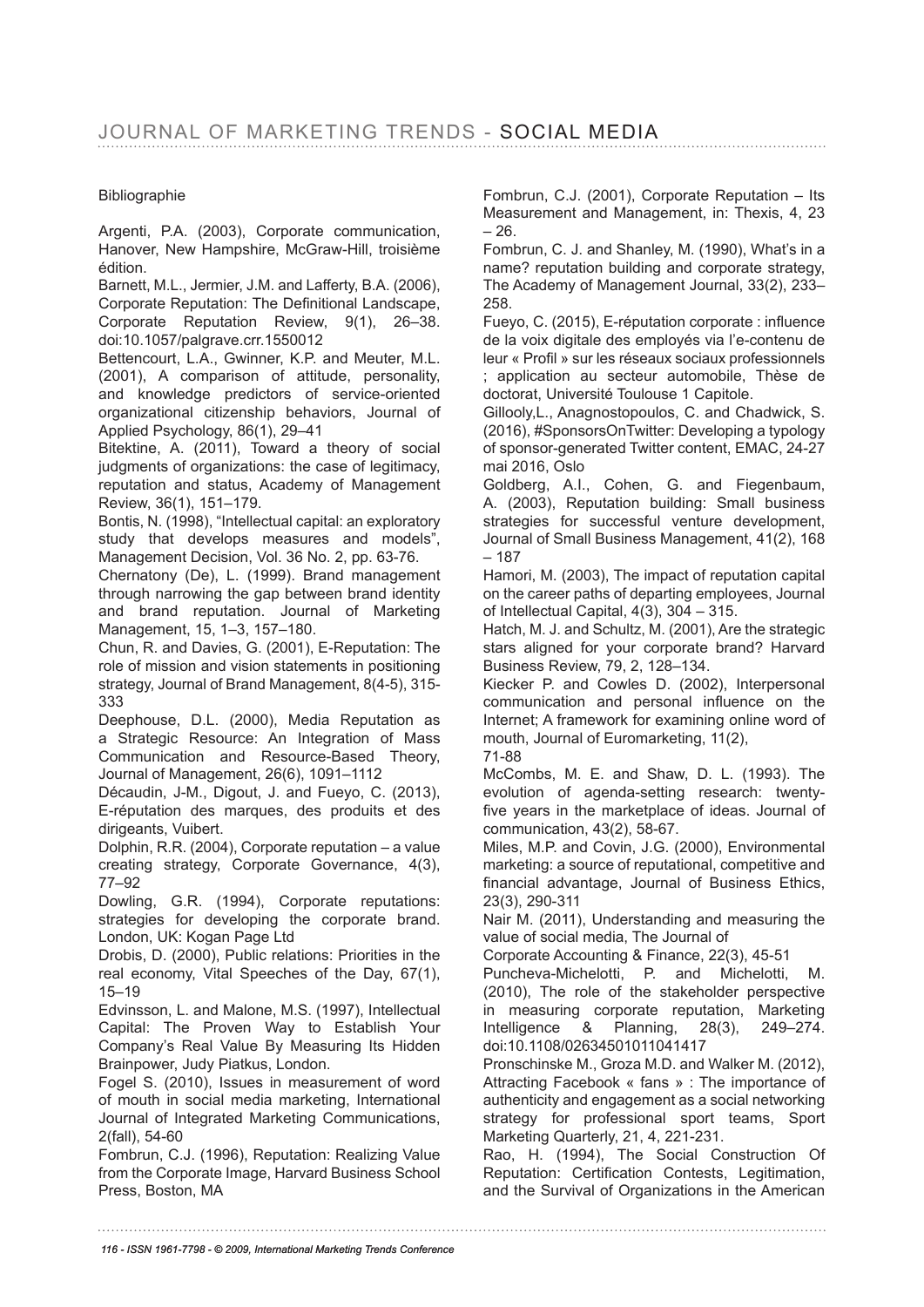Automobile Industry: 1895–1912, Strategic Management Journal, 15(1), 29–44

Rindova, V.P. and Fombrun, C.J. (1999), Constructing competitive advantage: The role of frm-constituent interactions, Strategic Management Journal, 20, 691–710.

Rindova, V.P., Williamson, I.A.N.O., Petkova, A.P. and Sever, J.M. (2005), Being good or being known : an empirical examination of the dimensions, antecedents, and consequences of organizational reputation, Academy of Management Journal, 48(6), 1033–1049.

Roberts, P.W. and Dowling, G.R. (2002), Corporate reputation and sustained superior fnancial performance, Strategic Management Journal, 23(12), 1077–1093.

Sago B. (2009), The infuence of social media message sources on millennial generation consumers, Marketing Communications, 2(2), 7-18. Stuart, H. (1999), Toward a definitive model of the corporate identity management process, Corporate Communications: An International Journal, 4(4), 200–207.

Stuart, T. (2000), Interorganizational alliances and the performance of firms: A study of growth and innovation rates in a high-technology industry, Strategic Management Journal, 21, 791–811.

Thorbjornsen H., Pedersen E. and Nysveen H. (2009), Categorizing networked services; The role of intrinsic-, user network- and complement network attributes, European Journal of

Marketing, 43(3/4), 371-397.

Trusov M., Bucklin R.E. and Pauwels K. (2009), Effects of word-of-mouth versus traditional marketing: fndings from an Internet social networking site, Journal of Marketing, 73, 90-102. Vignolles, A., Galan, J-Ph. and Munzel, A., (2016), Twitter opinion leaders: Identifcation and dynamics, EMAC, 24-27 May 2016, Oslo.

Viot C. (2010), « Toi aussi, deviens mon ami » Intégrer le Web 2.0 dans sa stratégie de communication, Décisions Marketing, 58, 77-82.